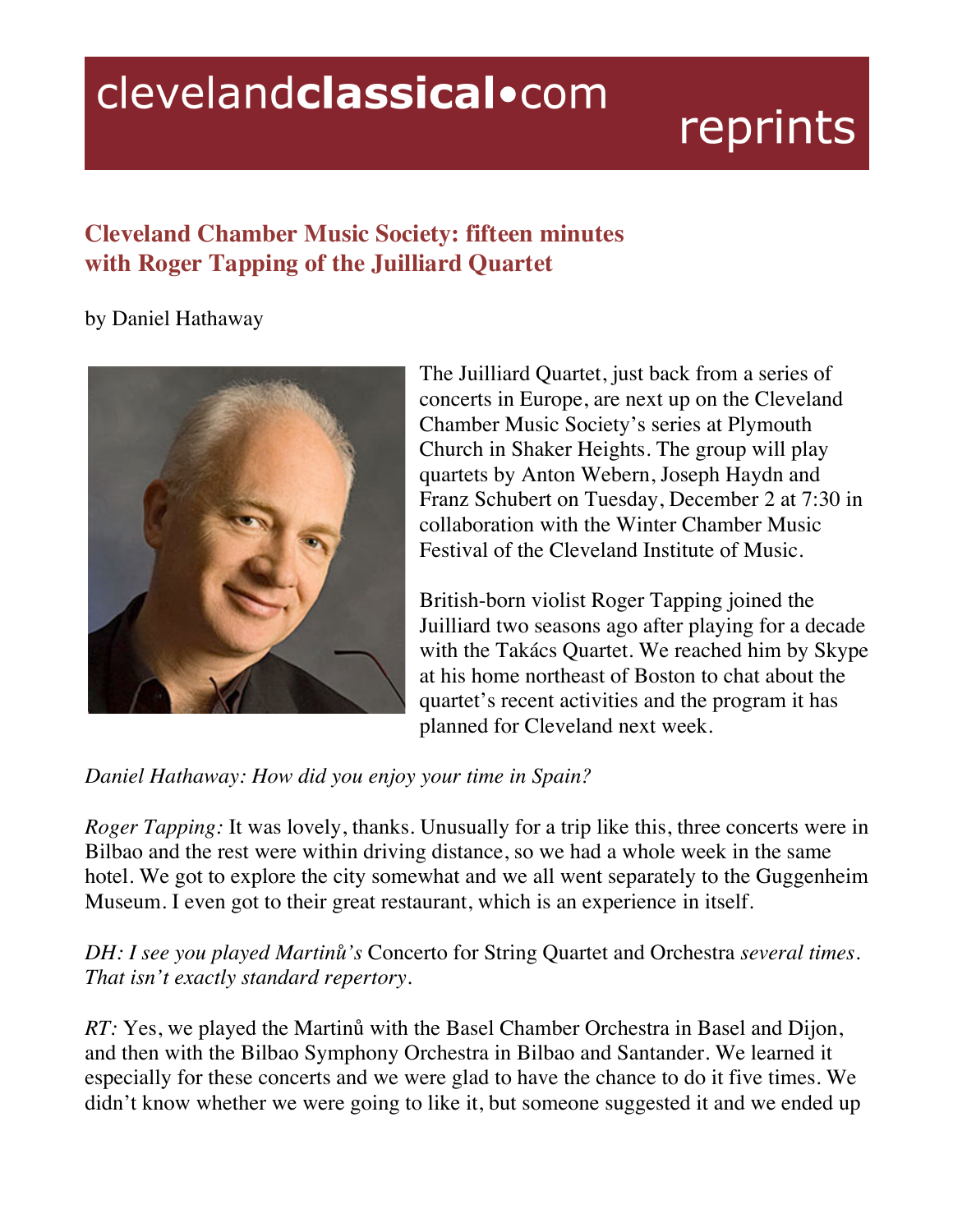really enjoying it. It's a strange piece. The quartet alternates with the orchestra and the texture is dense but very lively. We'd like to do it again in the future.

#### *DH: How did audiences react to the piece?*

*RT*: Very well. The Spanish audiences seemed enthusiastic, but the audiences in Basel were even more so. Martinů is not at the top of people's favorites, but Basel has a longstanding Martinů festival. One of his symphonies was also on the program, so they were not just randomly hearing Martinů amongst Beethoven and Schubert.

*DH: How do the Juilliard go about programming repertoire for a whole season?*



*RT*: At a certain time in the year, around the middle of the spring, it occurs to us that we have to decide what we're going to do two seasons later. The Juilliard have a long history and great tradition of making programs that are quite challenging and interesting with a strong strand of contemporary music, or at least music that has that flavor. This season we're programming Berg's *Quartet, op. 3* and Webern's *Five Movements.* Of course they were written a hundred years ago, but they still have the label. We start with that idea as part of each of our programs — to play something from the Second Viennese School onwards, and usually works that have the flavor of something new and often American.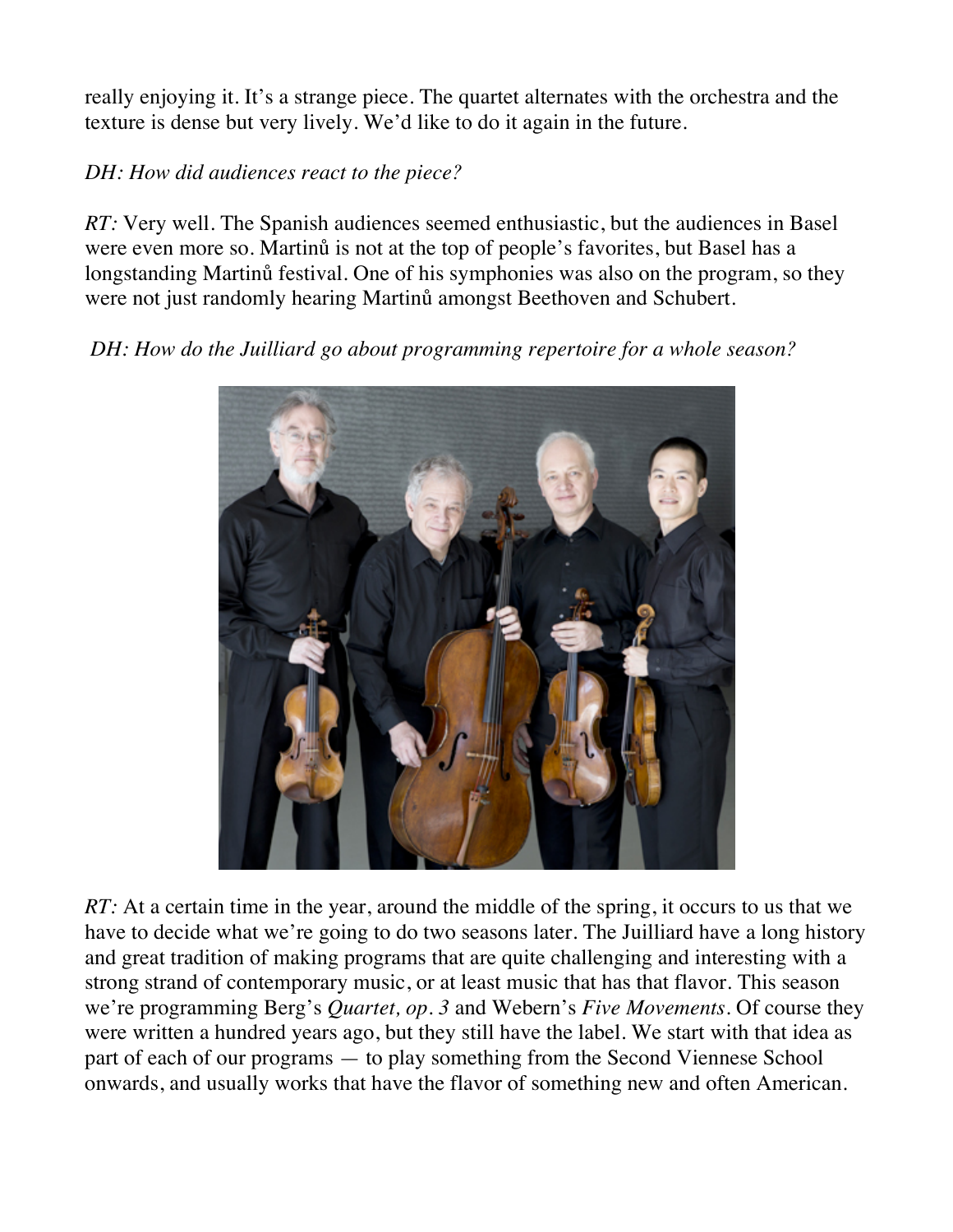Last year we did Schubert's great G-major quartet and we really had a good time with that, so this year we said, let's do "Death and the Maiden." Last year we did the Berg *Lyric Suite*, and I'd never played the op. 3 quartet, so I asked, can we do that please? And they said, yes, sure.

Then we like to continue a conversation we've started in the previous season. Just before I joined the Juilliard Quartet, they recorded Elliott Carter's fifth quartet to make a boxed set. The quartet has worked with Carter and championed all his works, so we decided that next season we'll take on his first quartet. There's a long-term narrative logic to our programming, but it also reflects what we like to play. If somebody doesn't like something, we don't do it.

This season, we've been programming a newish "American" quartet by Shulamit Ran, an Israeli who is living in the US. A colleague coached it at a festival, and my wife, Natasha Brofsky, has played some of her music.

#### *DH: In Cleveland, you'll be playing Webern, Haydn and Schubert.*

*RT:* We love the Webern *Five Movements,* and yet you never quite know how much audiences are going to feel engaged by it. He's famous for writing these little jewels with lots of polished facets and tiny detail. He conjures worlds of color in eight minutes. We're so delighted how audiences have enjoyed it. We find ourselves onstage completely wrapped up in the music, some of which is suddenly very dramatic, some of which makes strange, nostalgic references to waltzes, and all underneath the surface. This is music you're never going to get bored with or allow to sound hackneyed. And leading off with Webern has worked better than we thought. It immediately draws people in. They have to listen in a concentrated way.

Then we were talking and someone said, hey, we should play some Haydn — maybe not late Haydn but mature, early Haydn to balance the Schubert. How did we choose it? We find ourselves reading pieces with students at festivals, and I think I suggested this one. You can't really go wrong. There are so many Haydn quartets that are intriguing to play and to listen to. The G-major Quartet [op. 33, no. 5] has the most beautiful slow movement that's like an operatic aria.

# *DH: And then, "Death and the Maiden."*

*RT*: That has a special place in my heart. When I was about ten, my father suggested that I use what we called a record token in my country to buy "Death and the Maiden." I fell instantly in love with it and wore out the record. I didn't realize until about eight years later that it was really quite difficult to play. We all absolutely love it, and we're going to be making a high-end iPad app in December, sort of a video recording of the piece. With